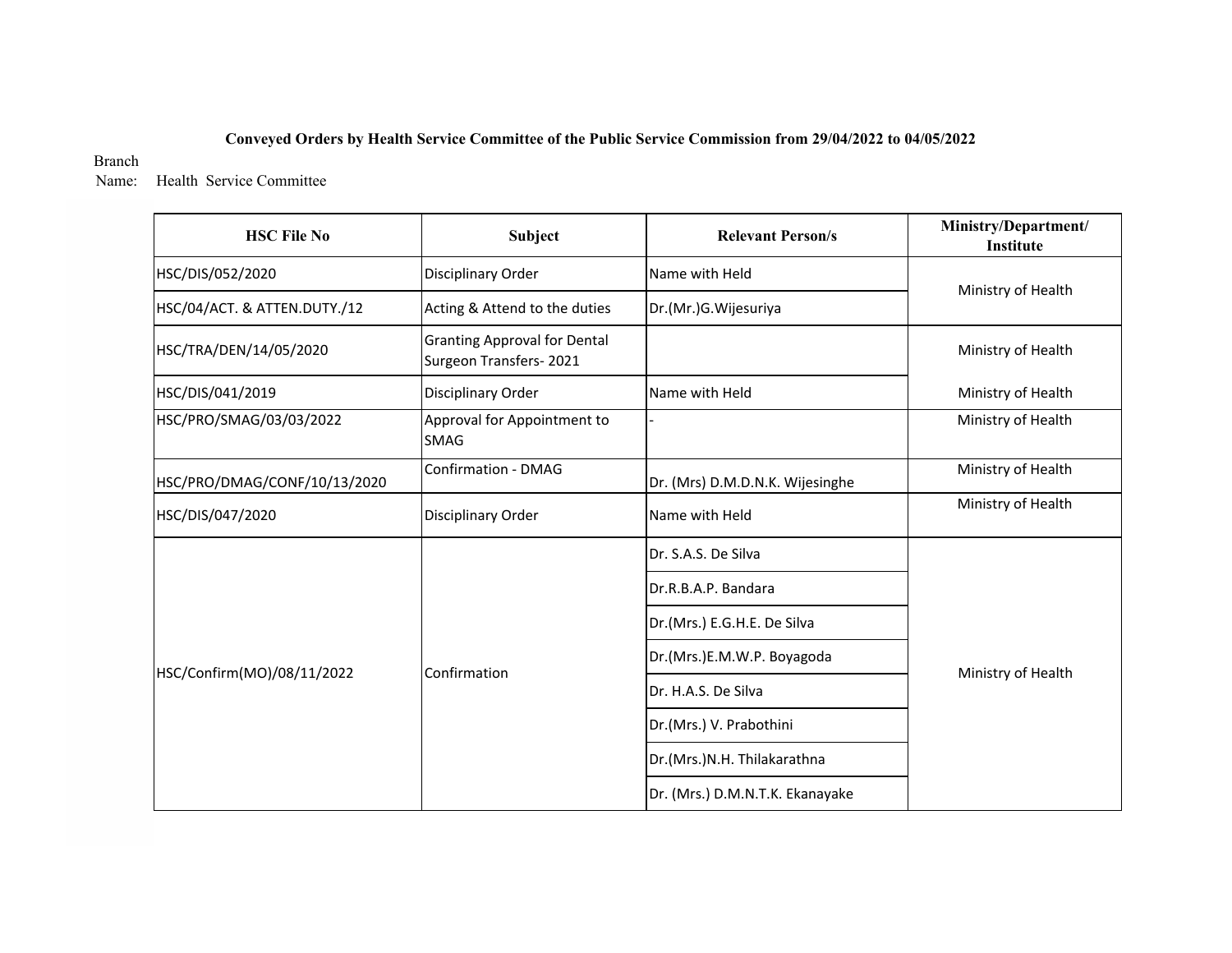| HSC/Confirm(MO)/08/11/2022 |              | Dr. K.M.C.R. Kulathunge         | Ministry of Health |
|----------------------------|--------------|---------------------------------|--------------------|
|                            | Confirmation | Dr. M.A.B.Jayatissa             |                    |
|                            |              | Dr. J.K.K.N.Jayasinghe          |                    |
| HSC/Confirm(MO)/08/08/2022 |              | Dr. (Mrs.) M.A.C.F.Fazliya      | Ministry of Health |
|                            |              | Dr.(Mrs.) Y.P.Lankeshwara       |                    |
|                            |              | Dr.(Mrs.)B.N.Adhikari           |                    |
|                            |              | Dr. K.Achutan                   |                    |
|                            | Confirmation | Dr.L.H.A.N.M.Lokuhapuarachchi   |                    |
|                            |              | Dr.K.R.Francis                  |                    |
|                            |              | Dr. (Ms.)A.V.C.Jeewanthi        |                    |
|                            |              | Dr. (Mrs.)L.D.A.S.Jayasinghe    |                    |
|                            |              | Dr. M.Sivatheebanraj            |                    |
|                            |              | Dr. Y.M.L.T.B.Nawarathna        |                    |
|                            |              | Dr.(Mrs.)S.G. Weerapperuma      | Ministry of Health |
|                            |              | Dr.(Mrs.) W.I.U. Walpola        |                    |
|                            |              | Dr. (Mrs.) W.A.M. Wijayasuriya  |                    |
| HSC/Confirm(MO)/08/05/2022 | Confirmation | Dr.A.M. Wickramage              |                    |
|                            |              | Dr.D.R.J. Ratnasekera           |                    |
|                            |              | Dr. (Mrs.)G.K. De Z. Rajakaruna |                    |
|                            |              | Dr. T. Renushanth               |                    |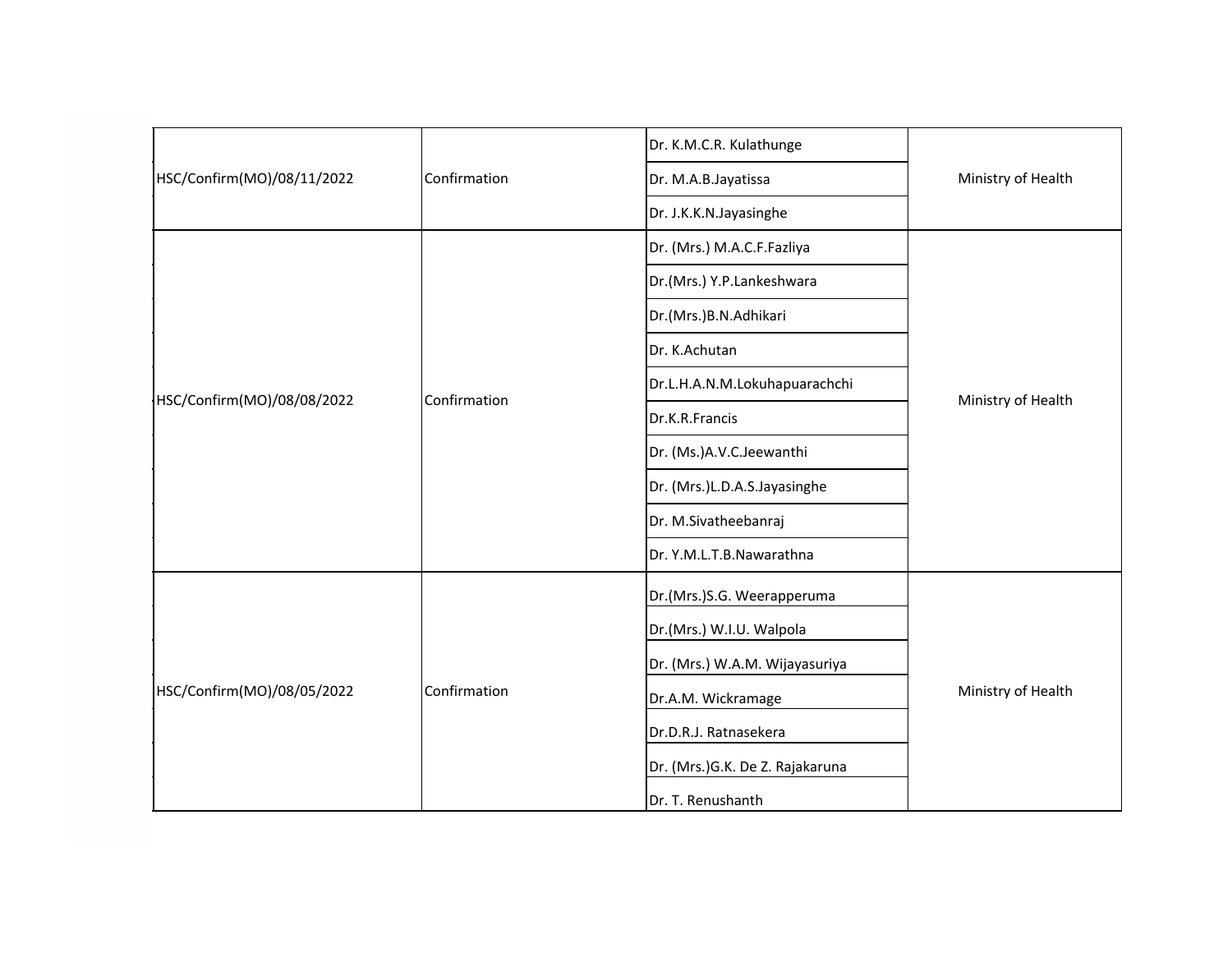| Confirmation                           | Dr. J.A.J.K. Ranaweera           |                    |
|----------------------------------------|----------------------------------|--------------------|
|                                        | Dr. R.A.M.N.Rajapaksha           |                    |
| Re-employment on Contract Basis        | Mr. H.M. Gunathilaka             |                    |
| - Administrative Officer               | Mr. M.K. Anura Vijewickrema      |                    |
| Appointing MOs' to Specialist<br>Grade | Dr. (Mrs.) O.J.C. Perera         | Ministry of Health |
| Appointing MOs' to Specialist<br>Grade | Dr. (Mrs.) L.V. Kothalawala      |                    |
| Appointing MOs' to Specialist<br>Grade | Dr. (Mr.) B. Palinda             |                    |
|                                        | Dr.I.L.M.Rinas                   |                    |
| Confirmation                           | Dr.(Mrs.)R.Rajakulendran         | Ministry of Health |
|                                        | Dr.(Mrs.) A.N.Madumali           |                    |
|                                        | Dr.(Mrs.)S.D.L.C.Siyambalapitiya |                    |
|                                        | Dr. W.K.A.K.S.Fernando           |                    |
|                                        | Dr.(Mrs.)H.S.Udumullage          |                    |
|                                        | Dr.H.A.S.R.Kumara                |                    |
|                                        | Dr. (Mrs.)R.P.W.P.Karunasiri     |                    |
|                                        | Dr. N.M.Gamlath                  |                    |
|                                        | Dr.(Mrs.)S.M.S.K.Galagoda        |                    |
|                                        | Dr. (Mrs.)W.A.D.T. Wanigasundara |                    |
| <b>Disciplinary Order</b>              | Name with Held                   | Ministry of Health |
|                                        |                                  |                    |